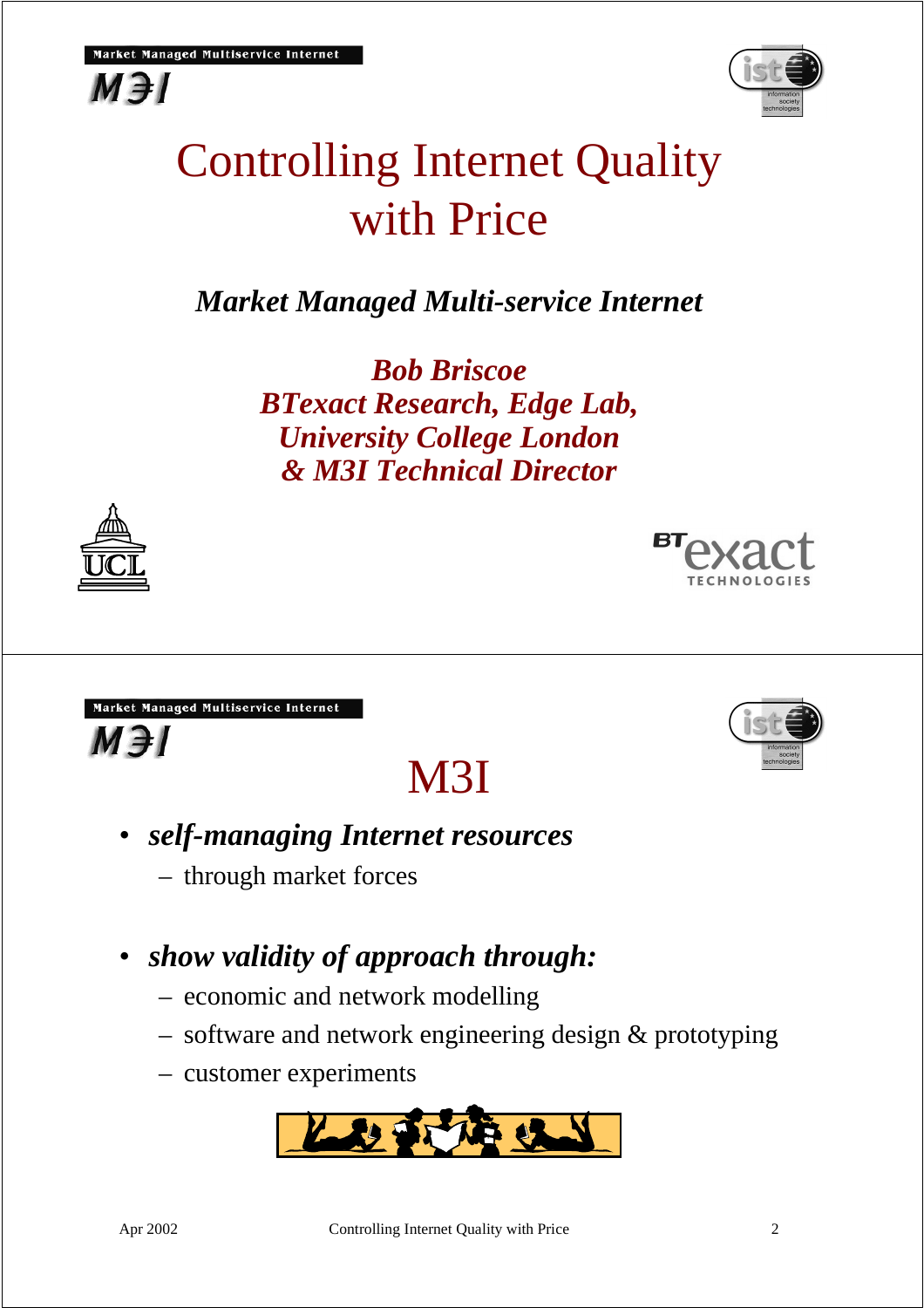# pricing principles

- *edge pricing & bilateral contracts strict*
- *(be able to) price approaching congestion*
- *(be able to) price at service granularity no flows, no SLAs*
- *(be able to) introduce new tariffs & mechs policy ctrl*
- *(be able to) be commercially open bundling, re-sale*

### • *minimise then synthesise*

- design end to end
- then synthesise services at edge  *technical & commercial*

Apr 2002 **Controlling Internet Quality with Price** 3

## end to end QoS means...



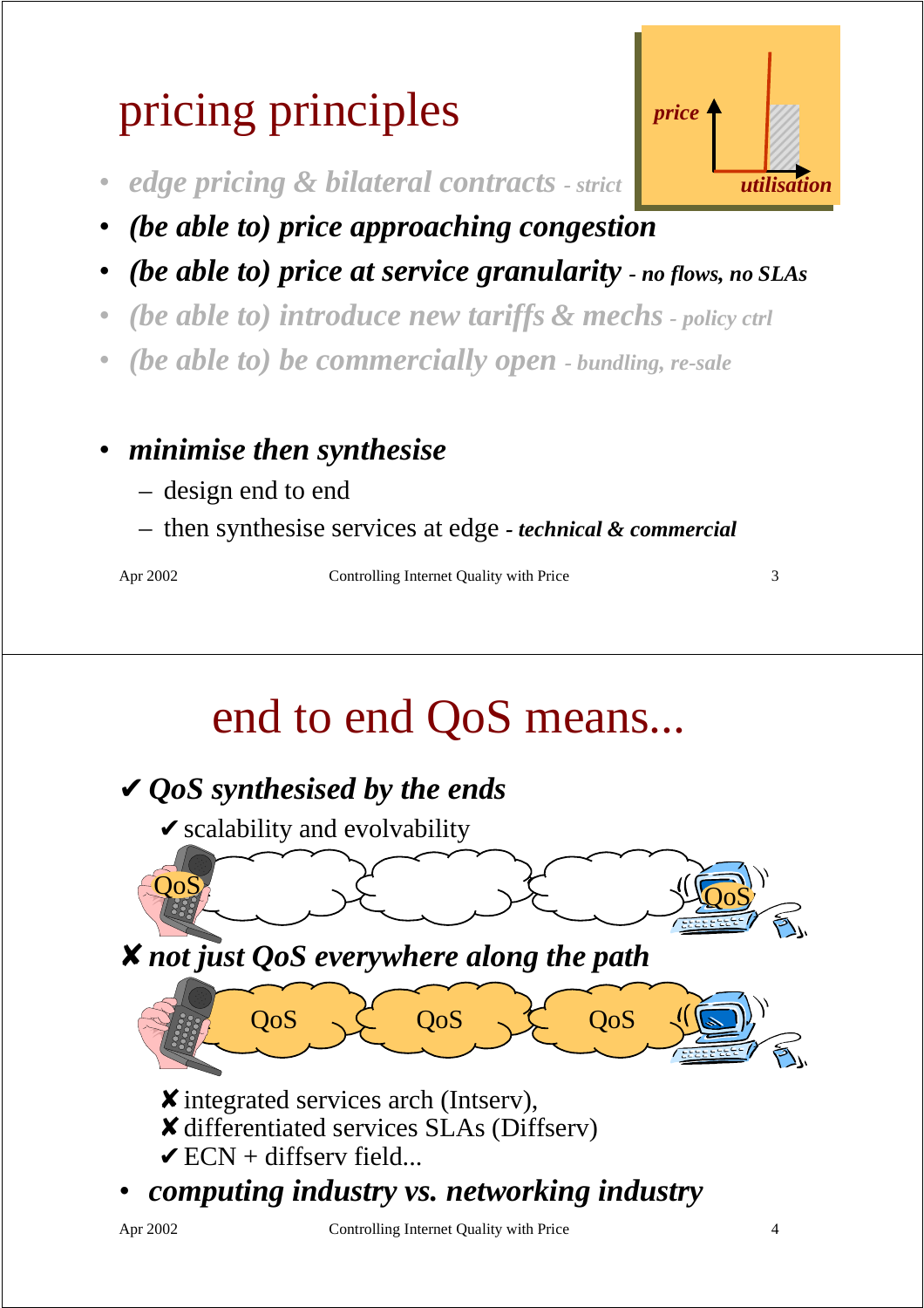## Dynamic Price Handler agent



## $e<sup>2</sup>e$  = tussle of industries

### • *network operators & vendors think:*

- $QoS = added value$
- e2e = beyond the horizon (scalability  $&$  evolvability)

#### • *solve dilemma:*

– design for e2e QoS



- then pull back control into edge
	- under *policy* control
	- tariff = policy [M3I architecture]
- when network-centric QoS commoditises (5-7yrs)...
	- ...expose raw e2e QoS interfaces
		- as *option* e.g. for computer-computer traffic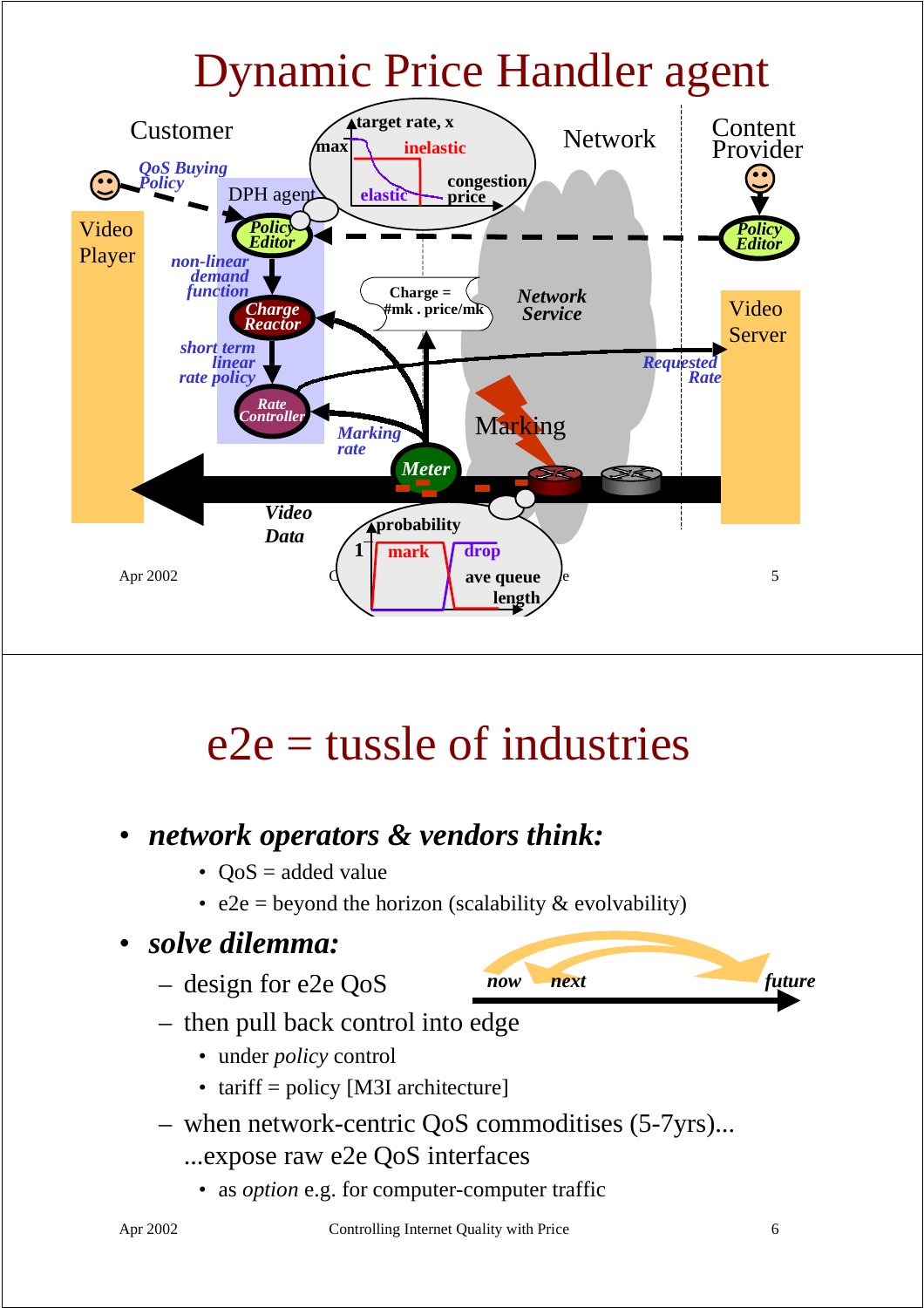## synthesised admission control



### no time for...

- *e2e QoS stability*
	- second order dynamics of e2e QoS
	- user experiments on utility of stability
- *ECN with wireless access (no buffers)*

### • *enabling business model innovation*

- active tariff objects for policy control
	- of OoS control architecture
	- of charging system, rate controllers, etc.
- wholesale market structure
	- inter-domain pricing, price-based routing
	- avoiding global business models (carrier selection)
- retail market structure
	- multi-homing, provider selection by quality-value
	- avoiding global business models (roaming, termination charges)
	- SLAs irrelevant for retail market